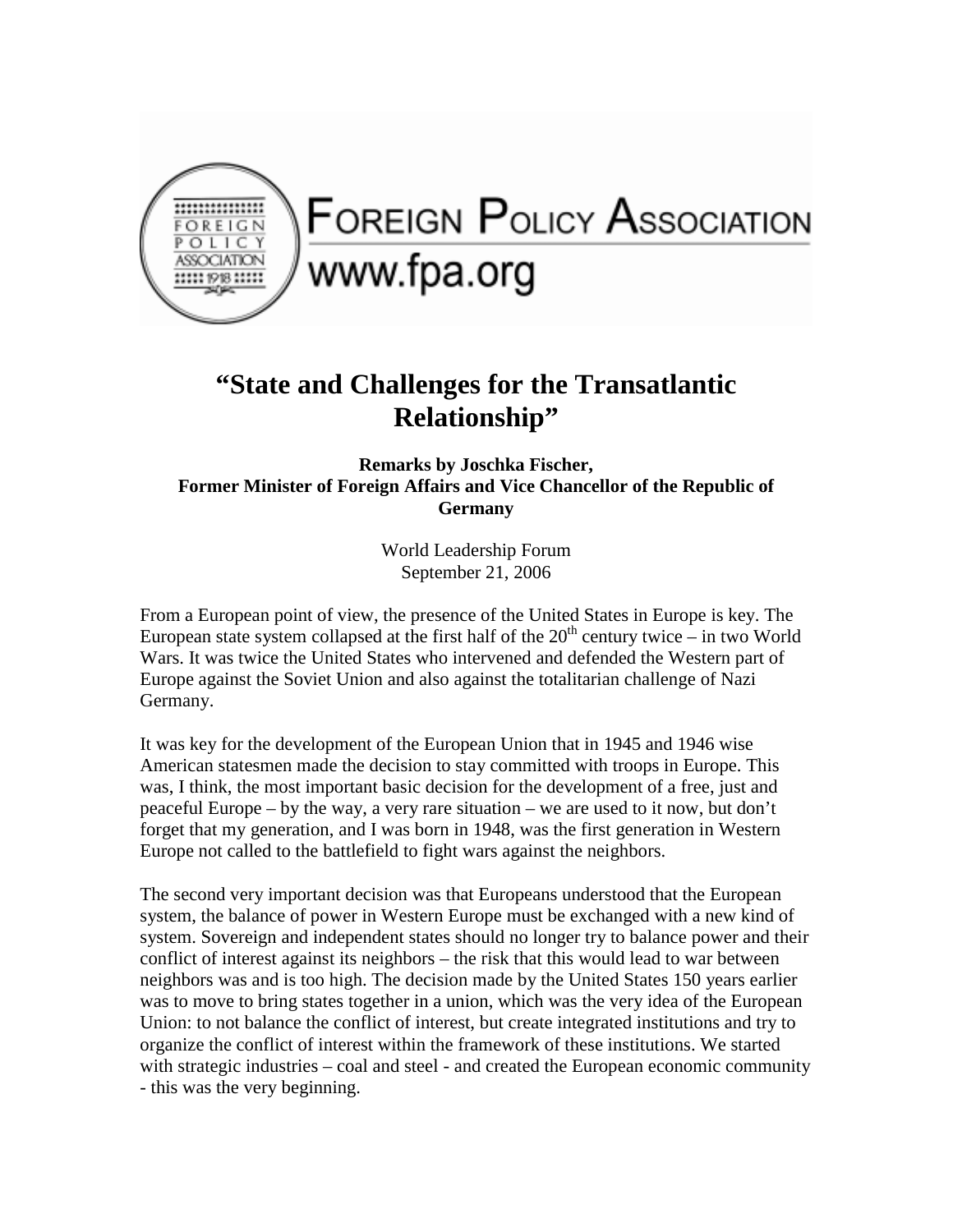Nowadays we have 25 member states and as we have heard from the Greek Foreign Minister, others will follow. Romania and Bulgaria are at the brink of membership. Negotiations are taking place with more member states in Europe, so the idea of a unified Europe is a very powerful one.

Unfortunately there are also major setbacks and one would look toward the present situation of the transatlantic relationship, so let me be quite frank: we have seen better days on both sides of the Atlantic. America is stuck in Iraq, Europe created a disaster with the referendums about the constitution. It means delays to moving forward to a more unified Europe to the political sphere.

The core of the constitution, and many times I was asked "why did you need a constitution?" A constitution was the answer to the negotiations to the needs inside the intergovernmental conference where it was clear that 15 states were at the brink of enlargement but we failed completely. To prepare the union for 10 more member states and institutions that could really act in an efficient way….this is the key problem on the European side.

Nevertheless, we had our disputes about Iraq. I was from the beginning a pro-American, pro-Western transatlanticist, against the idea of waging war in Iraq. From my point of view, I didn't think it would be a positive step to move forward in the fight against the terrorist challenge and the new totalitarian challenge was visibly counter-productive. We have to see today that we are together whether we were pro or against waging war in Iraq that the challenge we are facing today in the region is a common challenge. From the European point of view, we see a growing, overall crisis in this region and this is our direct neighbor region. The Greek Foreign Minister mentioned during her speech that Cyprus is very close to the shores of Lebanon and Syria – we are direct regional neighbors. The United States has high stakes in the region, Israel, other partners, energy interests, not only security but also economic. For Europe there is another coil: we are regional neighbors and cannot change our geopolitical situation. What we must understand after this terrible crime of 9/11 is that our common transatlantic security is not threatened any longer by the Soviet Union, but is threatened by the challenge of a jihad terrorism of regional conflicts in the Middle East. The Eastern Mediterranean and the Middle East will be key for our common transatlantic security, but especially key for Europe.

Europe is often criticized for not investing enough in security - that our military budgets are not effective and we don't spend enough money for military expenditures. I wouldn't deny that. On the other side, from the American audience it sounds very easy to talk about enlargement and Greece is a success story, as are Portugal and Spain. In the 1960s, military dictatorships left many countries in Europe poor. Nowadays, many of these are successful market economies. Immigrants are coming to these countries. In Greece, if you go to the construction sites, you will see that a lot of foreign workers are working there.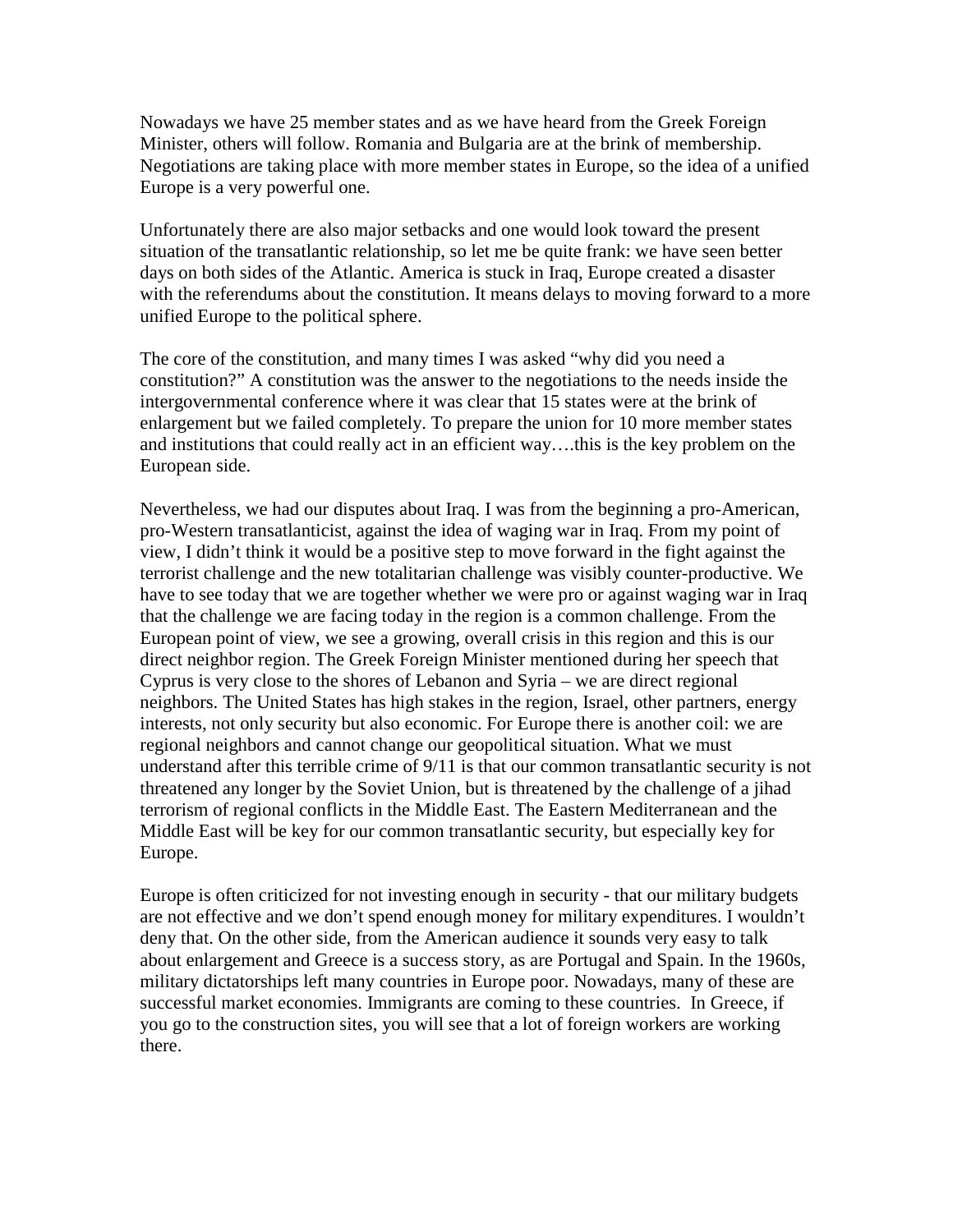It is the first time in history for Ireland too. Ireland now is per-capita the second richest country in Europe. Knowing Irish history and the tragedies it has faced, it sounds like a miracle, but is based on the commitment of the Irish people to move forward and also based on the help of the European Union. What I want to explain to an American audience is that we cannot spend one Euro twice. Though we invest a lot in the European enlargement, and while that not only creates new economic opportunities and stable democracies, but creates security too.

European enlargement policy is a very costly effort and it's quite a challenge for our populations. For an American audience, it's very easy to talk about the secession of Turkey, but comparing it would mean talking about the secession of Mexico to the American Union. Mexico would knock at the door of the American Union, but that is exactly what we have to deal with and let me start with Turkey. Turkey is key for European and transatlantic security in the Eastern Mediterranean and the Middle East.

When 9/11 happened here in New York and created so much pain for the victims, families and the nation, it was quite clear that the challenge of terrorism is a double sided one. One the one hand, by the use of the police force, intelligence and cooperation – this was and is a success story between both sides of the Atlantic. We must fight against terrorism not only on the level where we have to destroy their structures, but we also must dry out the roots of terrorism.

To do this, we need to strengthen all the democratic forces. Modern Muslim societies, democratic societies, in which the rule of law is constitutive where the successful modernization of societies in the Eastern Mediterranean and Middle East will be key against this fight against terrorism. Turkey is in the center – and is on the road to democracy and the rule of law. The United States and especially the EU contributed a lot to the modernization of the country. It will be crucial that we move forward on this long road and, with common efforts, modernize this country.

I am very concerned about the negotiations this autumn, the commission will present a report and if this report is negative, it is possible that this whole process toward modernization will be derailed. The issues of Cyprus and Turkey is a very delicate issue, but I think we together - the transatlantic community – have any interest to move forward on this path to the secession of Turkey, because this means modernization and transformation of this country. Speaking with Arab intellectuals, they all watch very closely, whether Turkey can move forward and will be supported by the Europeans and by the West. This might be an excellent example for other countries in the Middle East.

However, we see old regional conflicts in the Middle East. At the top: the Israeli-Palestinian conflict. We see on the other side the situation in Iraq where the perspective is very gloomy. We see a blocked modernization process in many Arab countries, but at the top we see a new challenge: Iran – its ambitions and its nuclear program.

I think there is a serious challenge. As I said before, I was opposed to waging war in Iraq because I was not convinced about the wisdom, about the reasons, and about the so-called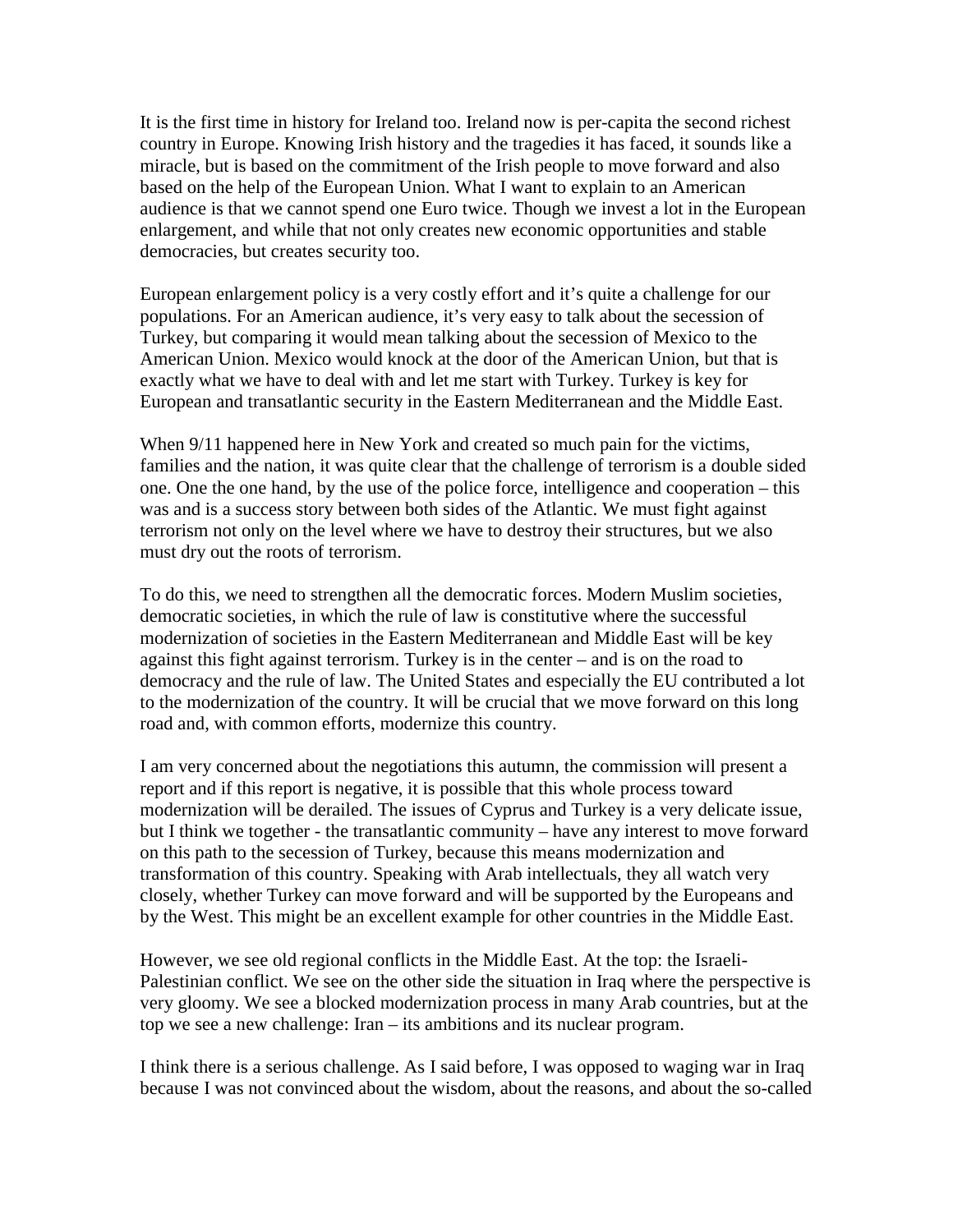positive consequences, which I could not see in my analysis. Nowadays, Iran is a serious challenge. We saw the war in Lebanon and the influence of Iran was a very important one. The Iranian nuclear program, if you analyze the design, makes no sense if you are interested in a civil nuclear program. Iran is working very hard to close the fuel cycle. What for? It makes no sense to produce fuel without having a car. What will you do with the fuel? First, you need a car, but there is no car. The only reactor in Iran is the Bushehr reactor and the fuel for Bushehr will be sold by the Russians. An own Iranian reactor design is far away.

What is the purpose of a water reactor? What is the use for that? The whole design for this program makes no sense if there is an interest in the development of civil nuclear power. The West offered Iran exactly what they need. If you are interested, we are not discriminating against you, we are not denying you of your rights, we offer you cooperation to construct light water reactors - the best technology. This is an offer now on the table and hopefully it will not be rejected.

But from my point of view, we must understand the character of this challenge. If Iran will go nuclear, this will have very serious consequences. Some states in the region, Israel at the top, would see that as a major threat. This will also lead to a nuclear arms race. Neither Saudi Arabia, nor Egypt, nor Turkey, would stay on the sideline and applaud. They would react. The Middle East, with terrorism and old conflicts there, with all these very serious threats for security in the region and world-wide. The Middle East in a nuclear arms race is a nightmare for all of us. This would have tremendous consequences for the European security posture and would change it completely.

On the other side, I hear a lot about the so-called "military option". I don't believe that this is a good idea. I don't believe that this will lead us into a positive future. A military confrontation means an overall regional confrontation. Given the situation in Iraq and Afghanistan, the decision makers on both sides of the Atlantic should carefully assess all of the potential consequences. I think this would be a decision which would lead us into a dark tunnel and no one will see the light on the other end. What to do? I think it is crucial to make clear that together we will isolate Iran if they move forward against the decision of the Security Council of the United Nations to close the fuel cycle. This is not a denial of their rights, but is based on mistrust of the past behavior of Iran. Closing the fuel cycle would leave only one political decision between the capability, the possibility and the reality to go nuclear. This is a common concern that it should not take place.

What to do? I think economic sanctions are key. I was in Tehran on August 1, 2006 and my impression is that Iran is watching very carefully how united and determined the international community is. The final decisions are not made and hopefully the present negotiations here in New York and the coming ones might lead to a breakthrough. Until I see it, I won't believe it. That is my experience-based position.

I think economic sanctions combined with an offer that if we agree about the nuclear dossier and regional security structure, then there should also be the offer of security guarantees. I don't believe in the wisdom of military-based regime change. Communism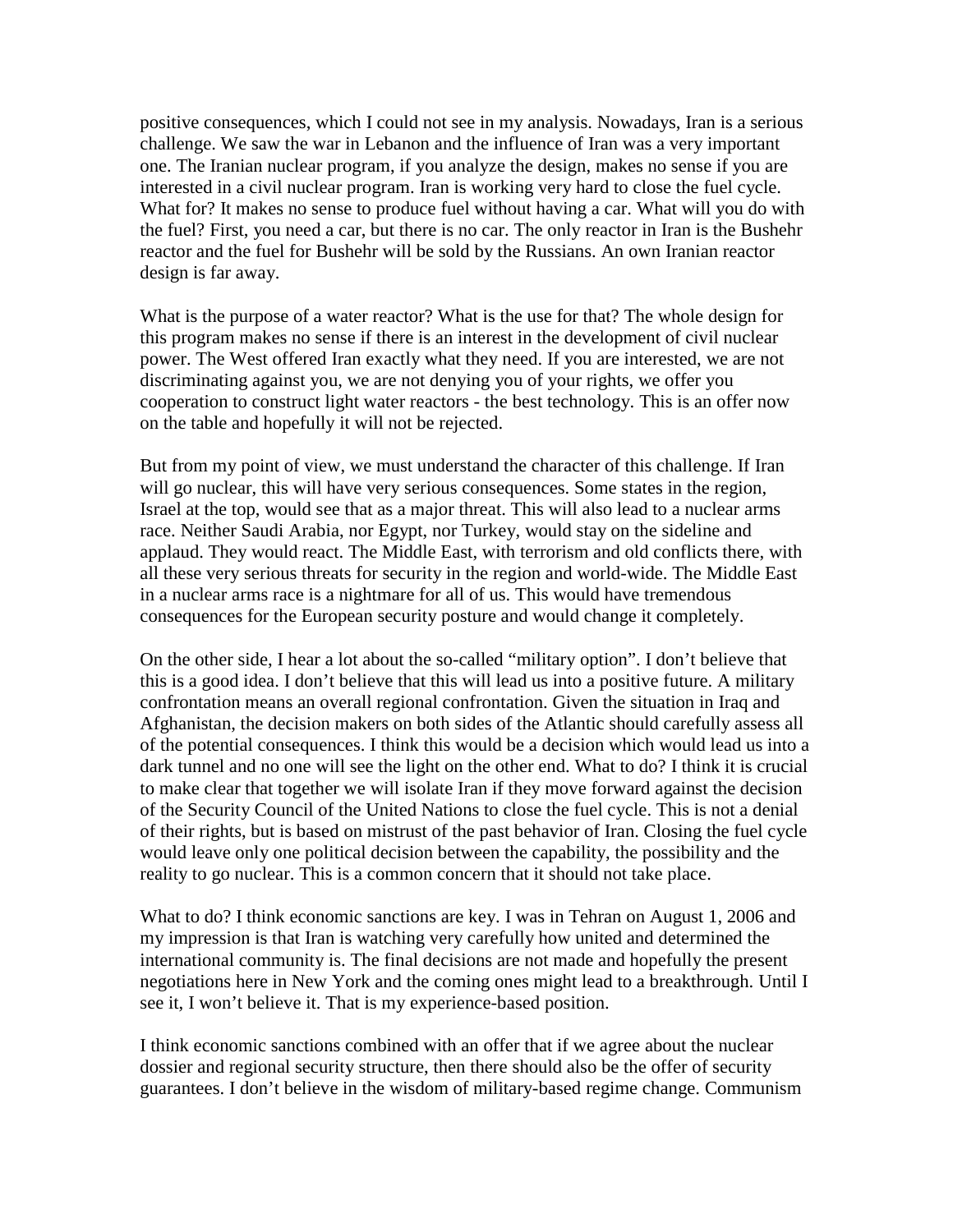was not changed by military intervention. It was changed by a transformation process from inside and outside and it was a very successful strategy in the end. If Iran is challenge number one, then I think we should also learn the lessons from the recent conflict in Lebanon between Israel and Hezbollah. If this is true that the most serious threat for Israel and Germany, based on our historical and moral responsibility - and this is bi-partisan in my country and the Parliament, shared by all in the Parliament – that the right of existence, we are committed based on our responsibility for our history to the right of existence of the state of Israel.

What we must learn from the recent war is that the new threat is not the threat of armies, but the threat of missiles and of strategic weapons. This threat is linked to Iran and if this analysis is true, then everybody should understand that Syria is playing a crucial role. If we would be able to bring Syria over, Iran would be isolated in the region, Hezbollah and Lebanon would be disconnected from Iran – it would be much more problematic for them to rearm. Without Syria's negotiations between Syria and Israel, I don't believe that there will be a change of coalition in Damascus.

Last but not least, I think it would be very wise to understand that unilateral solutions will not solve the problem of the Israeli-Palestinian conflict – of the security of the people of the state of Israel. I think everything should be done carefully but in a substantial way to move forward and try to open the paths for a restart of negotiations between Israel and Palestine. It will be complicated, but with the help of a viable third party – and this could be the transatlantic community – and knowing the connection of all these problems in the region, I think such a new approach for negotiations between the two parties in this tragic conflict should be the perspective.

This is our common security. When we talk about transatlantic relations in terms of security, we are talking about the Middle East. I think this is a common challenge and what we need is a common, strategic, transatlantic understanding. During the Cold War, we had such an understanding – different perceptions, of course – but I think the basic line was defining a common policy. We need a similar approach after the rifts of Iran, and moving forward – maybe in a severe crisis with Iran- we need a similar approach because it is very important. Our security will be defined there.

Once again, the European Union must understand how important its decision will be this autumn about Turkey. If we isolate Turkey, then the Europeans will create a negative, impossible coalition. Turkey is in a complicated situation. Where do they belong: to Europe, to greater Turkey in central Asia, or back to the Islamic world?

I think only the European option will work, or Turkey will be left alone outside the door. Then we will create an impossible coalition because Turkey will not stay alone. Russia, Iran and Turkey, it never happened before in history, because they were rivals in the same region. However, if the Europeans act the wrong way, we will create the impossible. Turkey will be key for any Western strategy – to guarantee peace and stability in the Middle East. Once again, this is our European contribution.